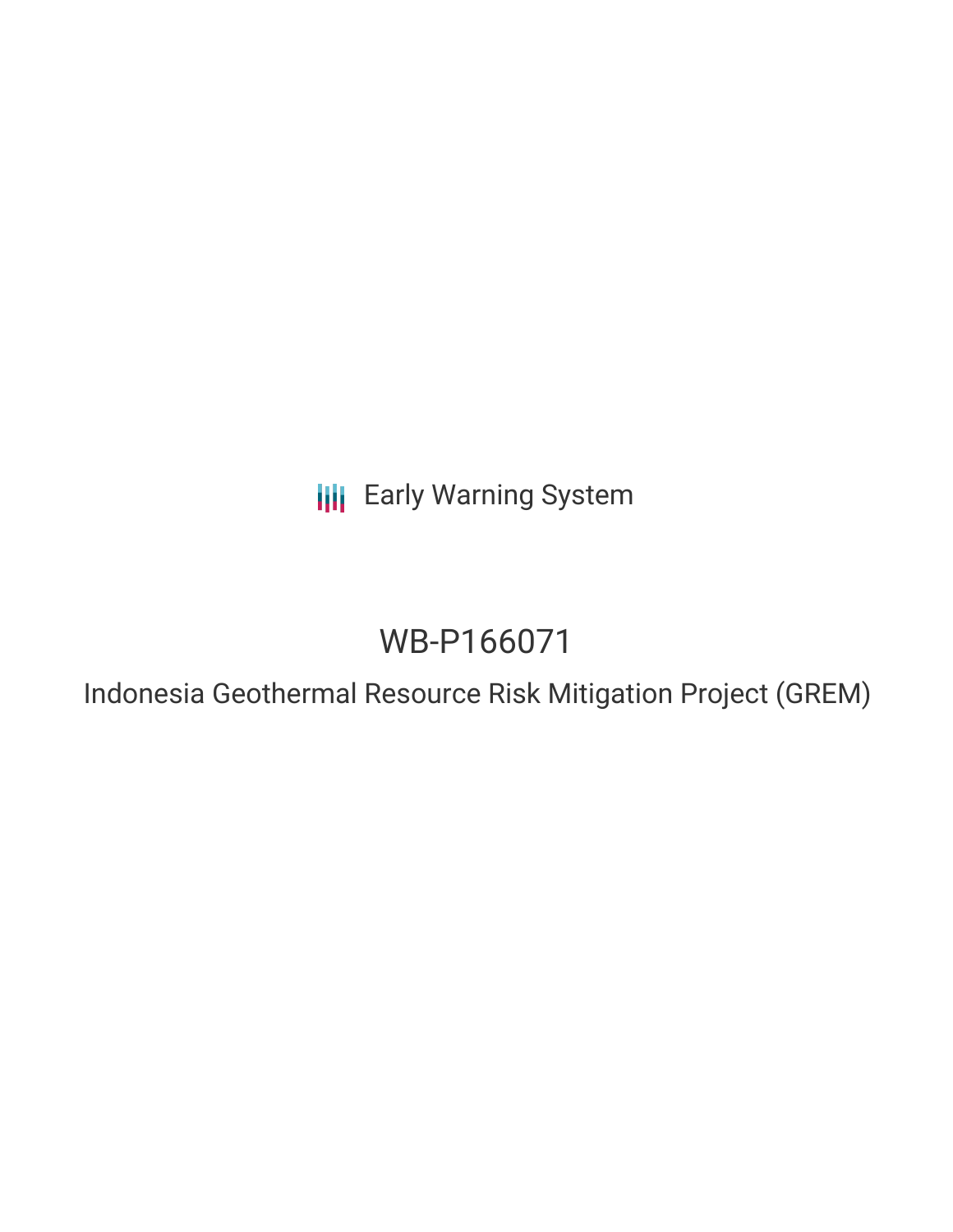

## **Quick Facts**

| <b>Countries</b>               | Indonesia               |
|--------------------------------|-------------------------|
| <b>Financial Institutions</b>  | World Bank (WB)         |
| <b>Status</b>                  | Proposed                |
| <b>Bank Risk Rating</b>        | U                       |
| <b>Sectors</b>                 | Climate and Environment |
| <b>Investment Type(s)</b>      | Loan                    |
| <b>Investment Amount (USD)</b> | \$225.00 million        |
| <b>Project Cost (USD)</b>      | \$485.00 million        |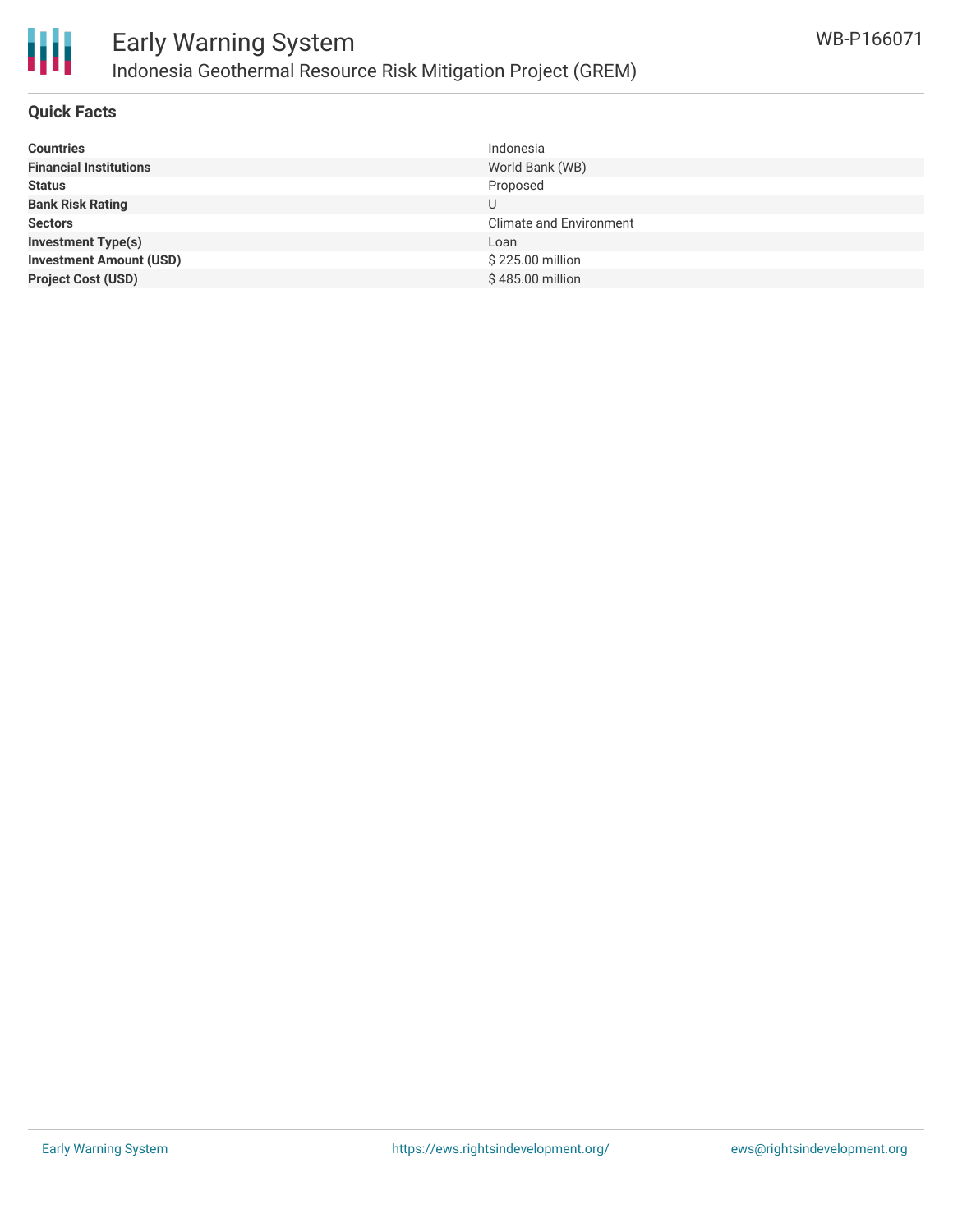## **Project Description**

According to the bank document, the Geothermal Resource Risk Mitigation Project for Indonesia is to scale up investment in geothermal energy development and reduce greenhouse gas emissions in Indonesia. Some of the negative impacts include:

(i) land clearance for good pads, roads, pipelines and supporting infrastructure will cause direct damage or destruction to natural habitats;

(ii) water abstractions and discharges to water of treated wastewater or drilling fluids and other wastes cause direct or indirect impacts on habitats and species;

(iii)indiscriminate dumping of hazardous and solid waste to riparian zones and waterways;

(iv) discharge of contaminated muds and fluids to the ground;

(v) loss of topsoil, landslides and other severe erosion from road construction, pipelines, pad construction, borrow pits, quarries, fill sites;

(vi) interference from pumping or reinjection of geothermal water, or from the abstraction of freshwater;

(vii) contamination of groundwater from interference with geothermal water from abstraction wells or reinjection wells;

(viii) drilling rig operations, increased traffic, well discharge testing, heavy machinery, and blasting for roads or quarrying – all emit noise not otherwise experienced in the project area;

(ix) dust emissions from road construction, land clearance, site activities;

(x) some risks relating to working with machinery, traffic accidents, falling into ponds, scalding from hot fluids and steam, toxic gas emissions;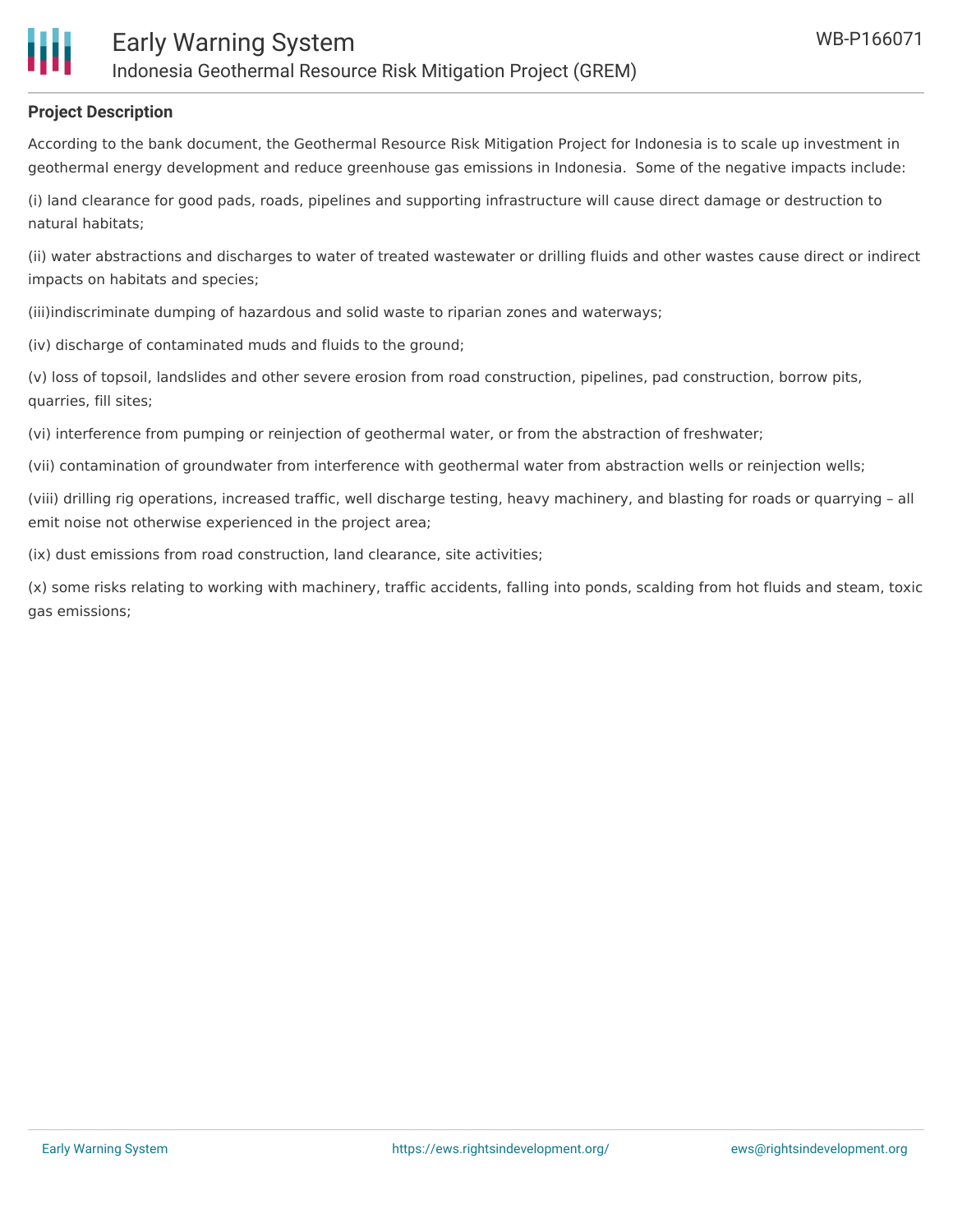

# **Early Warning System Project Analysis**

"The sub-projects will fall into either Category B or Category A Classification". Even though the Draft EIA report has been published since May 2018, the project will likely trigger all the Safeguard policies, excepting Pest Management OP 4.09, Projects on International Waterways OP/BP 7.50, and Projects in Disputed Areas OP/BP 7.60.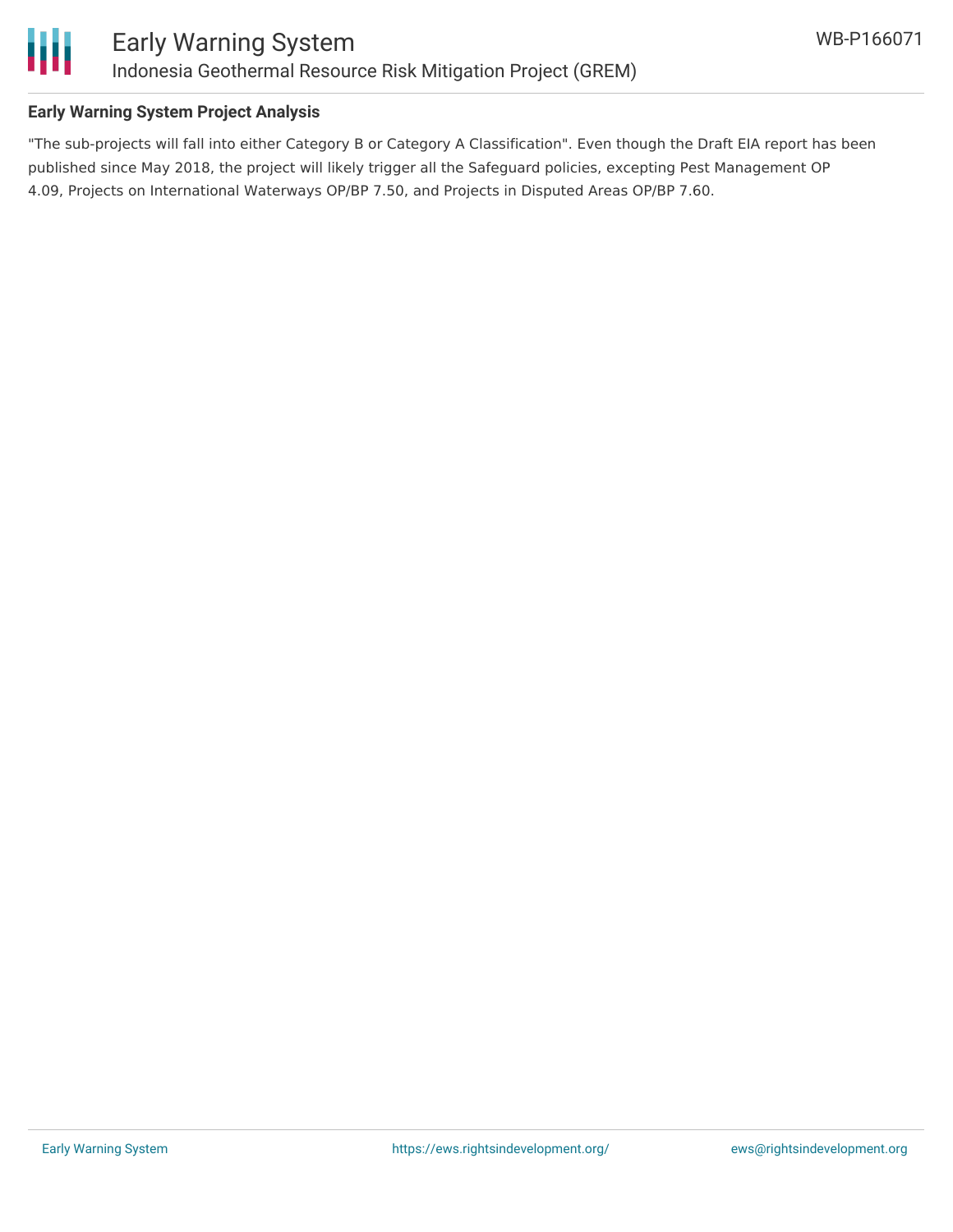

## **Investment Description**

World Bank (WB)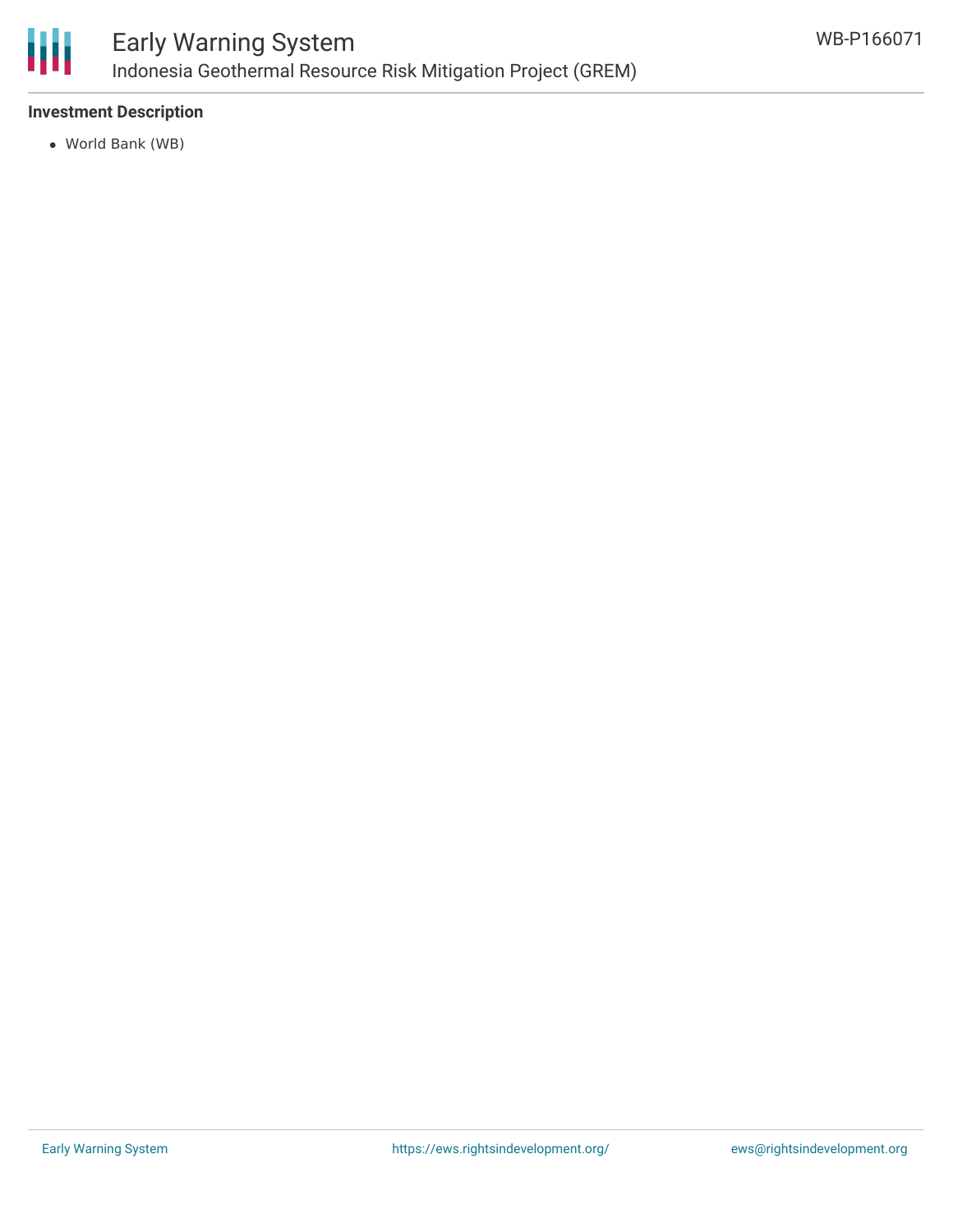#### **Contact Information**

# **\*There is no further project information is being disclosed at this stage of the project\***

#### **FOR MORE INFORMATION CONTACT**

The World Bank

1818 H Street, NW Washington, D.C. 20433

Telephone: (202) 473-1000

Web: http://www.worldbank.org/projects

#### **ACCOUNTABILITY MECHANISM OF WORLD BANK**

The World Bank Inspection Panel is the independent complaint mechanism and fact-finding body for people who believe they are likely to be, or have been, adversely affected by a World Bank-financed project. If you submit a complaint to the Inspection Panel, they may investigate to assess whether the World Bank is following its own policies and procedures for preventing harm to people or the environment. You can contact the Inspection Panel or submit a complaint by emailing ipanel@worldbank.org. You can learn more about the Inspection Panel and how to file a complaint at: http://ewebapps.worldbank.org/apps/ip/Pages/Home.aspx.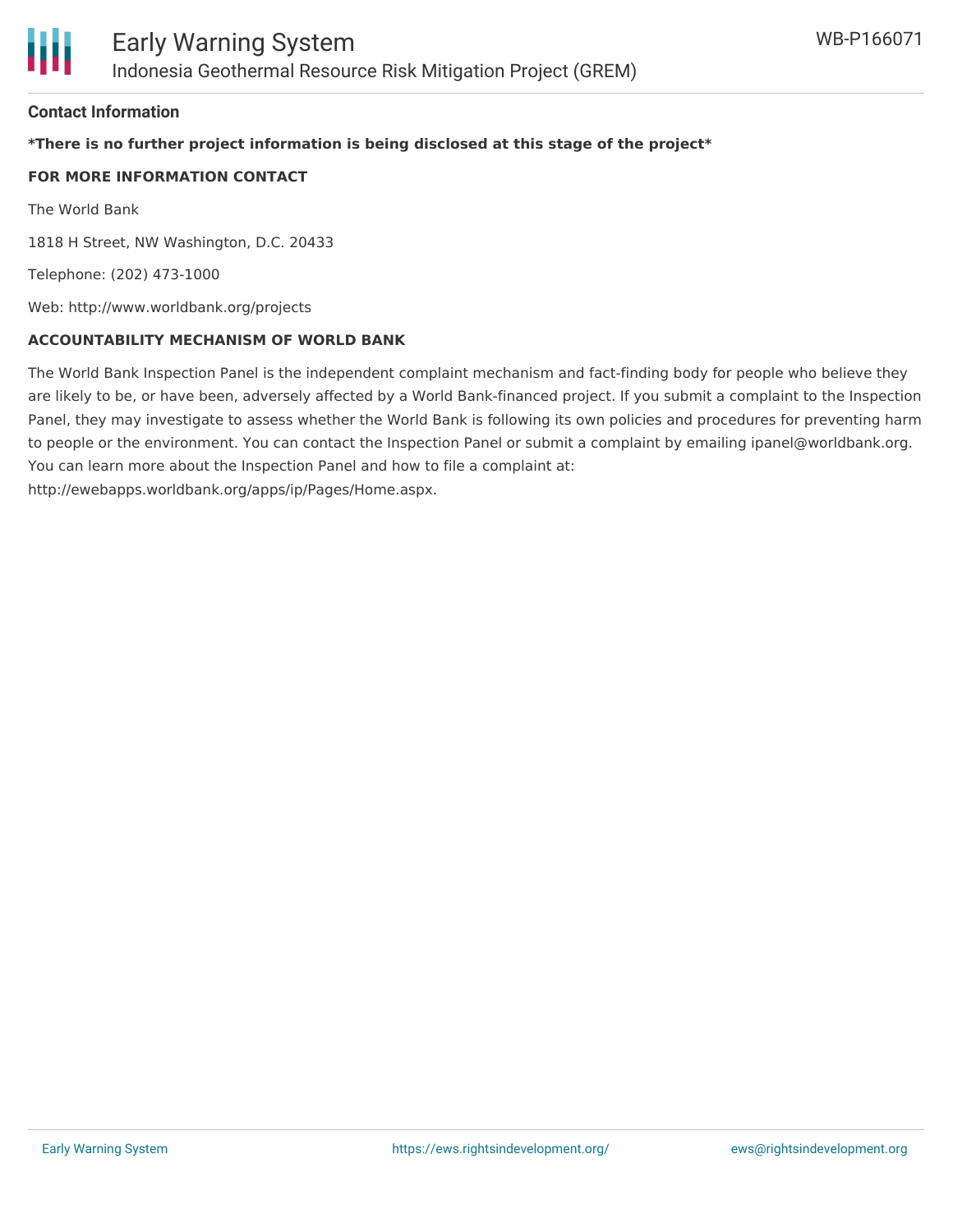

## **Bank Documents**

• [SFG4077-Revised](https://ewsdata.rightsindevelopment.org/files/documents/71/WB-P166071.pdf) Environmental Assessment May2018 [\[Original](http://documents.worldbank.org/curated/en/683141519642635894/pdf/SFG4077-EA-REVISED-P166071-PUBLIC-Disclosed-5-15-2018.pdf) Source]